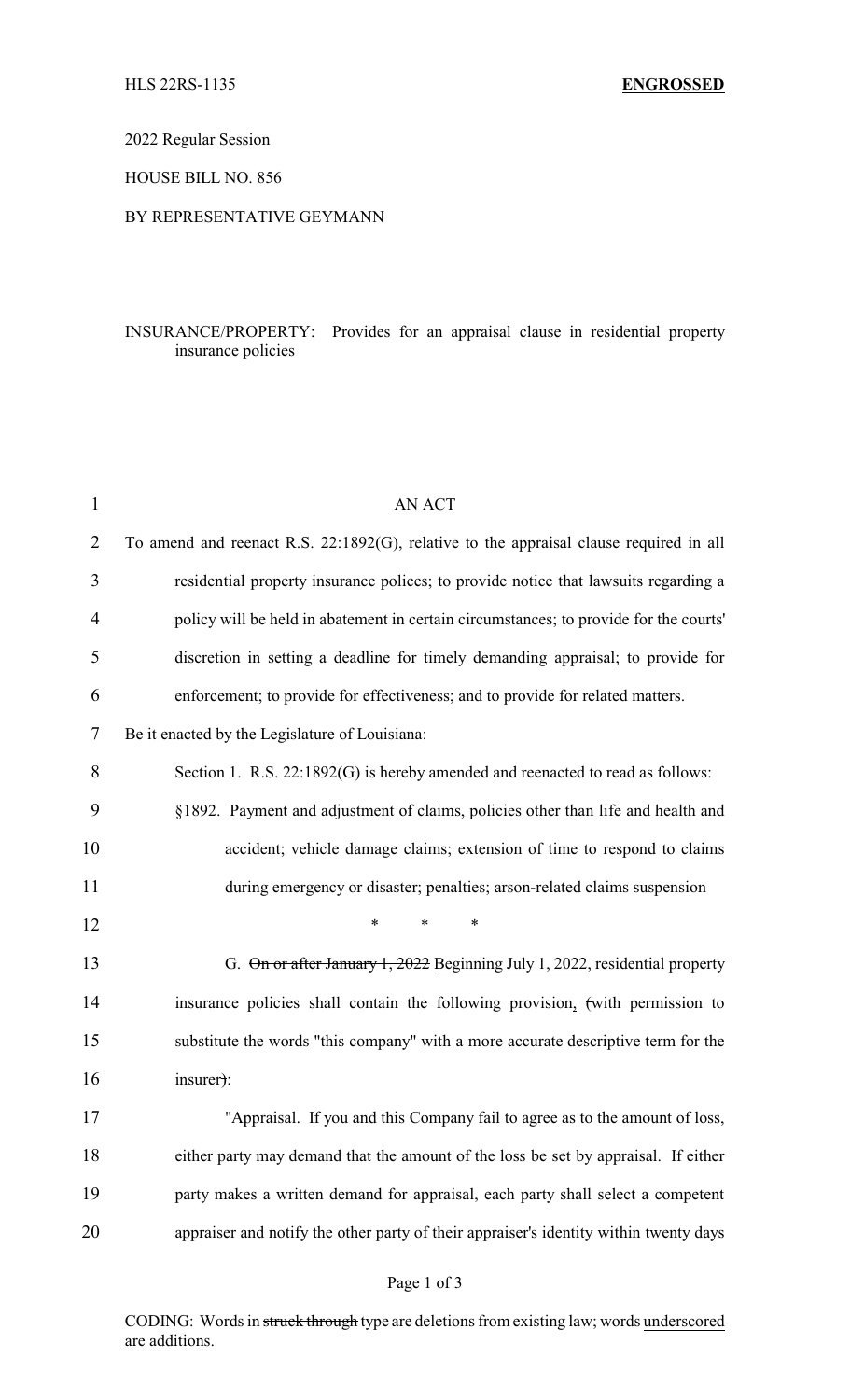of receipt of the written demand for appraisal. The appraisers shall select a competent and impartial umpire; but, if after fifteen days the appraisers have not agreed upon who will serve as umpire, the umpire shall be appointed by a judge of 4 the court of record in which the property is located. The appraisers shall then appraise the loss. If the appraisers submit written notice of an agreement as to the amount of the loss to this Company, the amount agreed upon shall set the amount of the loss. If the appraisers fail to agree within thirty days, the appraisers shall submit their differences along with any supporting documentation to the umpire, who shall appraise the loss. The appraisers may extend the time to sixty days for which they must agree upon the amount of loss or submit their differences and supporting documents to the umpire, if the extension is agreed to by the appraisers from both 12 parties. A written agreement signed by the umpire and either party's appraiser shall set the amount of the loss, pursuant to the appraisal process, but shall not preclude 14 either party from exercising its rights under the policy or the law. Each appraiser shall be paid by the party selecting that appraiser. Other expenses of the appraisal and the expenses of the umpire shall be divided and paid in equal shares by you and this Company. If there is an appraisal award, all applicable policy terms, limits, deductibles, and conditions will still apply. If you file a lawsuit relative to this policy against this Company prior to a demand for appraisal, the lawsuit will be held 20 in abatement until the execution of an appraisal award during the period between a timely demand for appraisal and the deadline for execution of an appraisal award, pursuant to this clause. The court of record in which the property is located may enforce the deadlines of this clause, set a reasonable deadline for timely demanding appraisal after all parties have filed pleadings in a lawsuit, and require compliance with discovery and disclosure obligations relative to aspects of the lawsuit unrelated to the appraisal." Section 2. This Act shall become effective July 1, 2022.